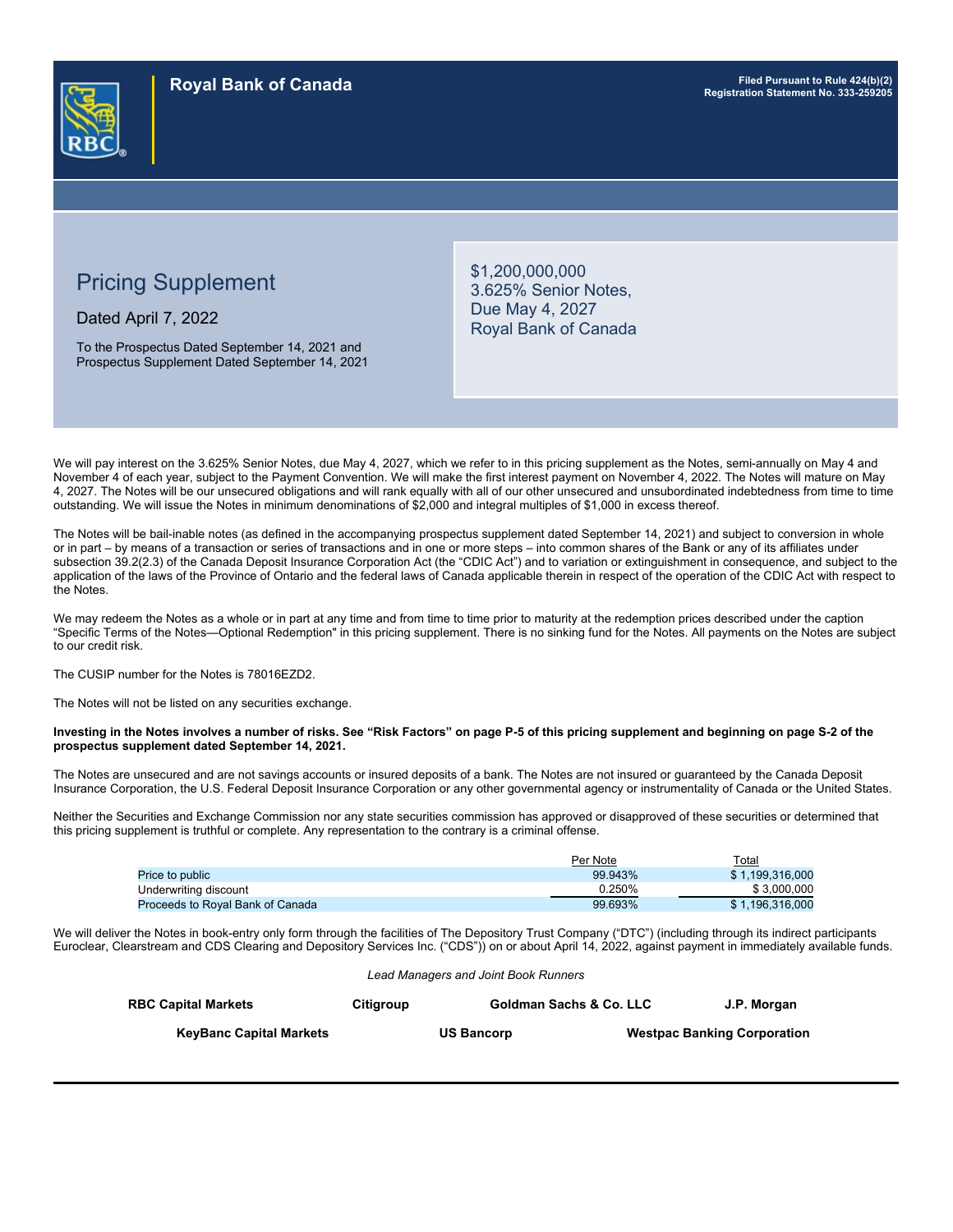# **TERMS OF THE NOTES**

*We describe the basic features of the Notes in the sections of the prospectus dated September 14, 2021 called "Description of Debt Securities" and prospectus supplement dated September 14, 2021 called "Description of the Notes We May Offer," subject to and as modified by the provisions described below.*

| Issuer:                                       | Royal Bank of Canada (the "Bank")                                                                                                                                                                                                                                                                                                                                                                  |
|-----------------------------------------------|----------------------------------------------------------------------------------------------------------------------------------------------------------------------------------------------------------------------------------------------------------------------------------------------------------------------------------------------------------------------------------------------------|
| Issue:                                        | Senior Global Medium-Term Notes, Series I                                                                                                                                                                                                                                                                                                                                                          |
| Title of Series:                              | 3.625% Senior Notes, due May 4, 2027                                                                                                                                                                                                                                                                                                                                                               |
| Ranking:                                      | Senior                                                                                                                                                                                                                                                                                                                                                                                             |
| Principal Amount:                             | US \$1,200,000,000                                                                                                                                                                                                                                                                                                                                                                                 |
| Currency:                                     | U.S. Dollars                                                                                                                                                                                                                                                                                                                                                                                       |
| <b>Minimum Denominations:</b>                 | \$2,000 and integral multiples of \$1,000 in excess thereof                                                                                                                                                                                                                                                                                                                                        |
| Pricing Date:                                 | April 7, 2022                                                                                                                                                                                                                                                                                                                                                                                      |
| <b>Issue Date:</b>                            | April 14, 2022                                                                                                                                                                                                                                                                                                                                                                                     |
| Maturity Date:                                | May 4, 2027                                                                                                                                                                                                                                                                                                                                                                                        |
| CUSIP / ISIN / Common<br>Code:                | 78016EZD2 / US78016EZD20 / 246980314                                                                                                                                                                                                                                                                                                                                                               |
| Interest Rate:                                | For each Interest Period (as defined below), the Notes will bear interest at the fixed rate of 3.625% per annum.                                                                                                                                                                                                                                                                                   |
| Interest Payment Dates:                       | Semi-Annually, on each May 4 and November 4, beginning on November 4, 2022 and ending on the Maturity<br>Date, subject to the Payment Convention, as described below.                                                                                                                                                                                                                              |
| Interest Periods:                             | The Notes will bear interest from and including each Interest Payment Date (or in the case of the initial Interest<br>Period, the Issue Date) to but excluding the following Interest Payment Date (or, in the case of the final Interest<br>Period, the redemption date or the Maturity Date) (each such period, an "Interest Period"), subject to the Payment<br>Convention, as described below. |
| <b>Record Dates for Interest</b><br>Payments: | The fifteenth calendar day, whether or not a Business Day, immediately preceding the related Interest Payment<br>Date.                                                                                                                                                                                                                                                                             |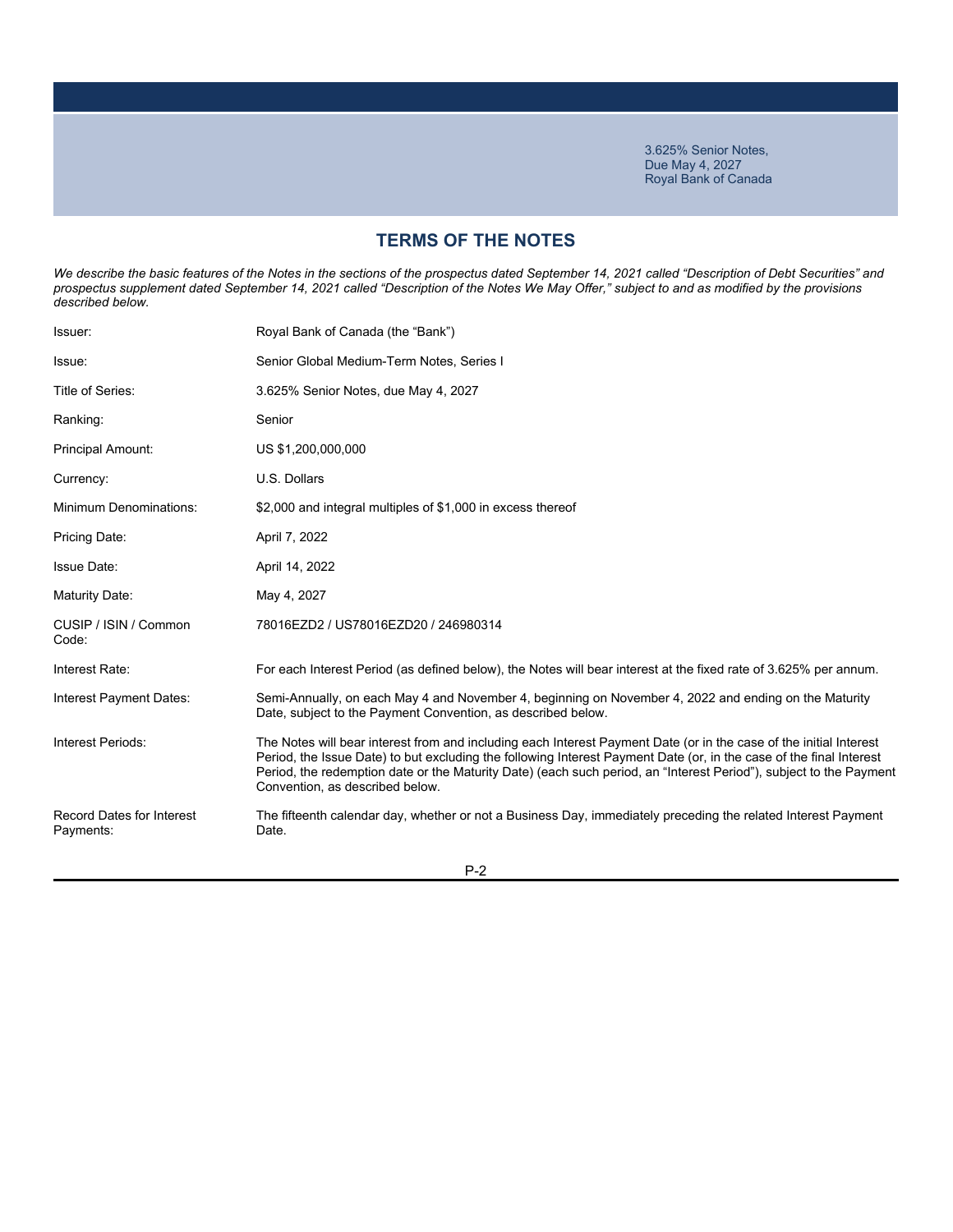| <b>Payment Convention:</b>                      | If any Interest Payment Date or the Maturity Date falls on a day that is not a Business Day, the required payment<br>of principal, premium, if any, and/or interest will be made on the next succeeding Business Day, and no additional<br>interest will accrue in respect of the payment made on that next succeeding Business Day.                                                                                                                                                                                                                                                                                                                                                                                                                                                                                                                                                                                                      |
|-------------------------------------------------|-------------------------------------------------------------------------------------------------------------------------------------------------------------------------------------------------------------------------------------------------------------------------------------------------------------------------------------------------------------------------------------------------------------------------------------------------------------------------------------------------------------------------------------------------------------------------------------------------------------------------------------------------------------------------------------------------------------------------------------------------------------------------------------------------------------------------------------------------------------------------------------------------------------------------------------------|
| <b>Business Day:</b>                            | A Monday, Tuesday, Wednesday, Thursday or Friday that is neither a legal holiday nor a day on which banking<br>institutions are authorized or required by law to close in New York City or Toronto.                                                                                                                                                                                                                                                                                                                                                                                                                                                                                                                                                                                                                                                                                                                                       |
| Day Count Fraction:                             | Interest will be computed and paid on a 30/360 basis (based upon a 360-day year of twelve 30-day months).                                                                                                                                                                                                                                                                                                                                                                                                                                                                                                                                                                                                                                                                                                                                                                                                                                 |
| Redemption at our Option:                       | The Bank may redeem the Notes, at its option, as a whole or in part at any time and from time to time, prior to<br>maturity, after giving not less than 30 nor more than 60 calendar days' notice to the holders of the Notes at a<br>redemption price equal to the greater of (i) 100% of the principal amount of the Notes to be redeemed; and (ii) the<br>sum of the present values of the remaining scheduled payments of principal and interest thereon (exclusive of<br>interest accrued to but excluding the redemption date) discounted to the redemption date on a semi-annual basis<br>(assuming a 360-day year consisting of twelve 30-day months) (the "Make-Whole Amount"), with respect to such<br>Notes at a rate equal to the sum of the Treasury Rate plus 15 basis points, plus in each case accrued interest<br>thereon to, but excluding, the redemption date. See "Specific Terms of the Notes—Optional Redemption". |
| Canadian Bail-in Powers<br>Acknowledgment:      | The Notes are bail-inable notes. See "Specific Terms of the Notes—Agreement with Respect to the Exercise of<br>Canadian Bail-in Powers".                                                                                                                                                                                                                                                                                                                                                                                                                                                                                                                                                                                                                                                                                                                                                                                                  |
| Repayment at Option of<br>Holder:               | Not applicable.                                                                                                                                                                                                                                                                                                                                                                                                                                                                                                                                                                                                                                                                                                                                                                                                                                                                                                                           |
| Lead Managers and Joint<br><b>Book Runners:</b> | RBC Capital Markets, LLC, Citigroup Global Markets Inc., Goldman Sachs & Co. LLC, J.P. Morgan Securities<br>LLC, KeyBanc Capital Markets Inc., U.S. Bancorp Investments, Inc. and Westpac Banking Corporation                                                                                                                                                                                                                                                                                                                                                                                                                                                                                                                                                                                                                                                                                                                             |
| Public Offering Price:                          | 99.943%                                                                                                                                                                                                                                                                                                                                                                                                                                                                                                                                                                                                                                                                                                                                                                                                                                                                                                                                   |
| <b>Underwriting Discount:</b>                   | 0.250%                                                                                                                                                                                                                                                                                                                                                                                                                                                                                                                                                                                                                                                                                                                                                                                                                                                                                                                                    |
| Clearance and Settlement:                       | DTC (including through its indirect participants Euroclear, Clearstream and CDS, as described under "Ownership<br>and Book-Entry Issuance" in the prospectus dated September 14, 2021).                                                                                                                                                                                                                                                                                                                                                                                                                                                                                                                                                                                                                                                                                                                                                   |
| Listing:                                        | The Notes will not be listed on any securities exchange or quotation system.                                                                                                                                                                                                                                                                                                                                                                                                                                                                                                                                                                                                                                                                                                                                                                                                                                                              |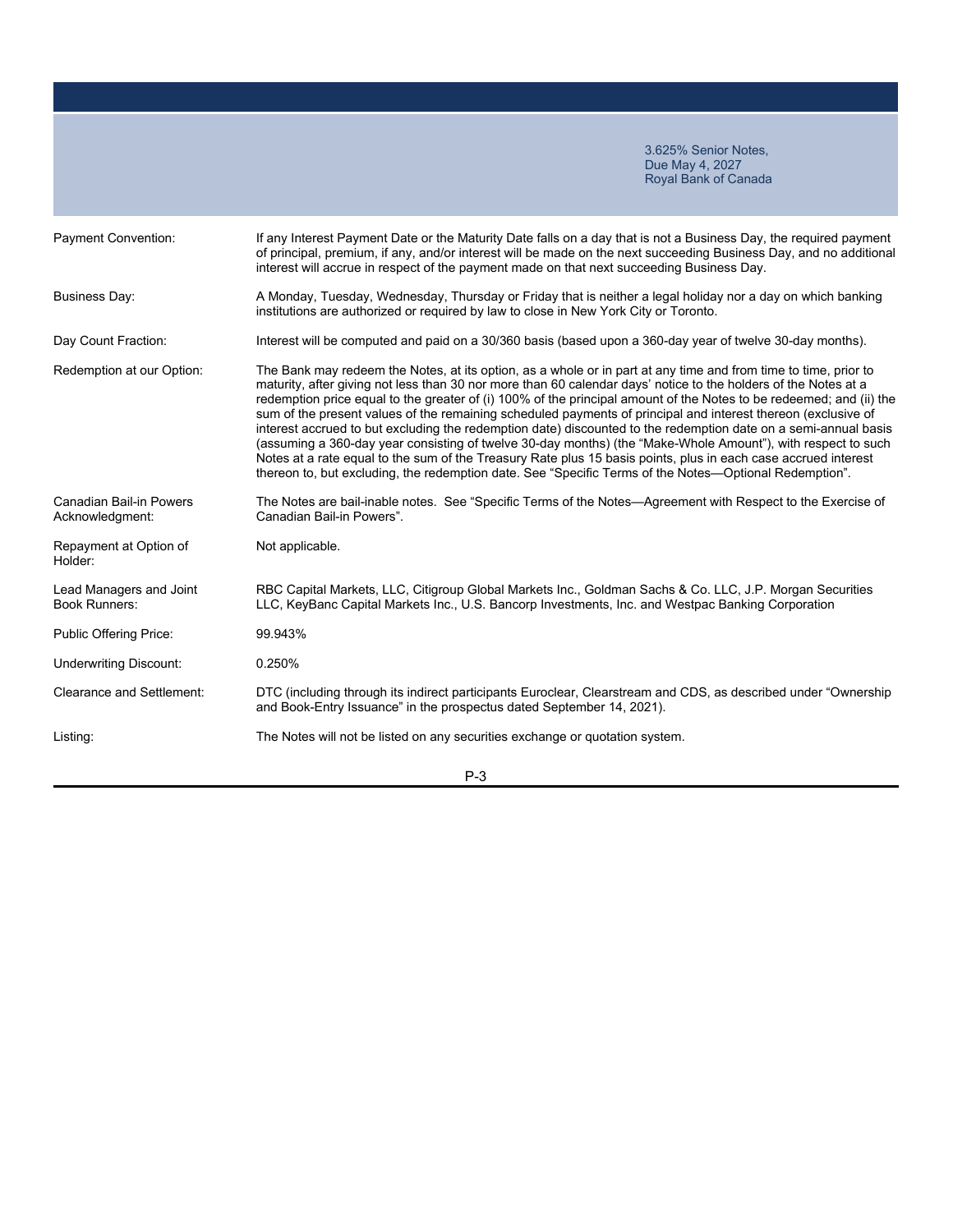Terms Incorporated in the Master Note:

All of the terms appearing above on pages P-2 and P-3 under the caption "Terms of the Notes" of this pricing supplement and the terms appearing under the caption "Specific Terms of the Notes" below.

The Notes are part of a series of senior debt securities of the Bank entitled "Senior Global Medium-Term Notes, Series I." The Notes will have the CUSIP No. 78016EZD2, the ISIN No. US78016EZD20 and the Common Code No. 246980314.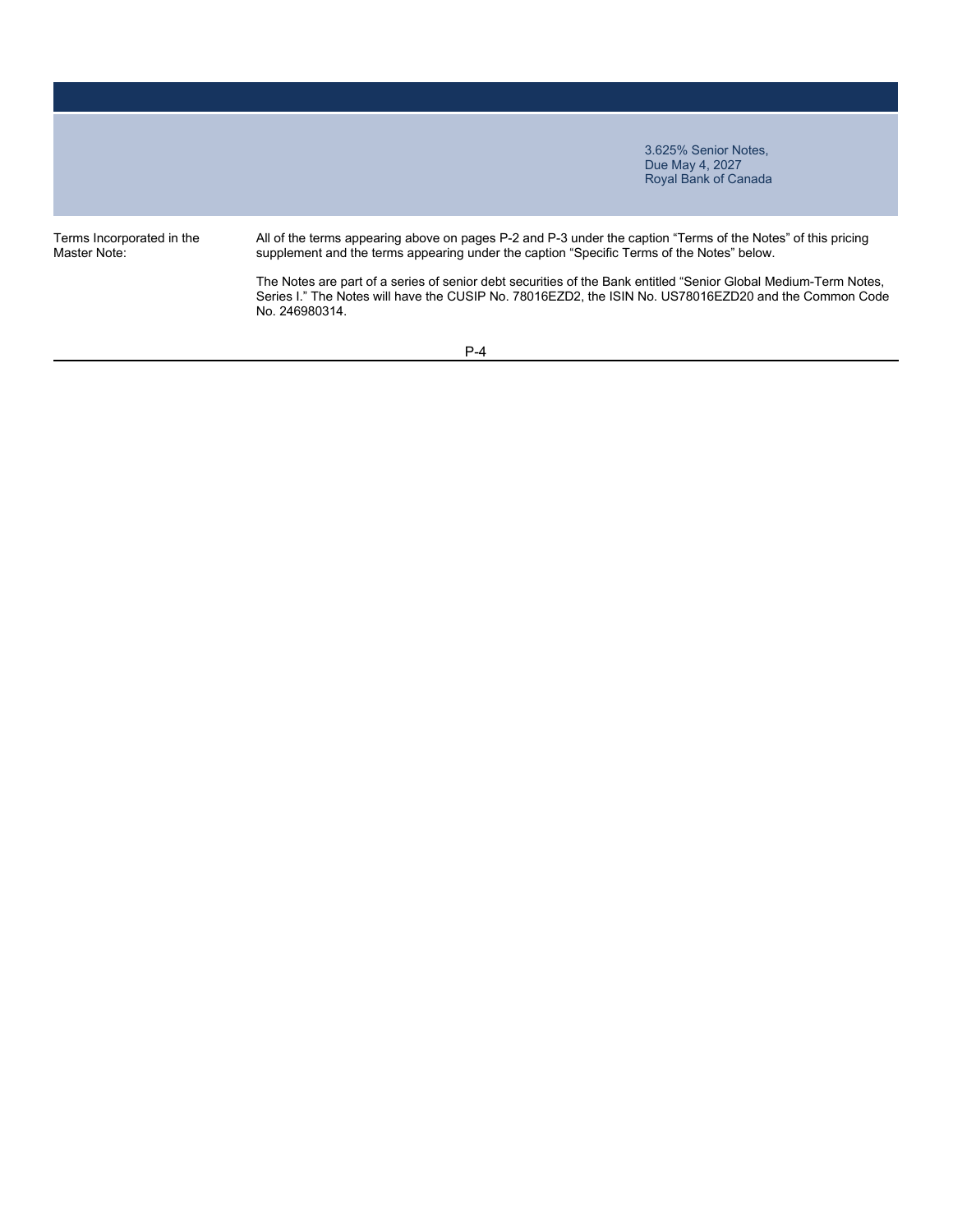# **RISK FACTORS**

*An investment in the Notes is subject to the risks described below, as well as the risks described under "Risk Factors" in the accompanying prospectus, dated September 14, 2021, and the accompanying prospectus supplement, dated September 14, 2021. The Notes are not secured debt.*  You should carefully consider whether the Notes are suited to your particular circumstances. This pricing supplement should be read together with the *accompanying prospectus, dated September 14, 2021, and the accompanying prospectus supplement, dated September 14, 2021. The information in*  the accompanying prospectus and the accompanying prospectus supplement is supplemented by, and to the extent inconsistent therewith replaced and superseded by, the information in this pricing supplement. This section describes certain significant risks relating to an investment in the *Notes. We urge you to read the following information about these risks, together with the other information in this pricing supplement and the accompanying prospectus and accompanying prospectus supplement, before investing in the Notes.*

#### **Investors Are Subject to Our Credit Risk, and Market Perceptions About Our Creditworthiness May Adversely Affect the Market Value of the Notes**.

Investors are dependent on our ability to pay all amounts due on the Notes on the interest payment dates and at maturity, and, therefore, investors are subject to our credit risk and to changes in the market's view of our creditworthiness. Any decrease in the market's view on or confidence in our creditworthiness is likely to adversely affect the market value of the Notes.

### **The Market Value of the Notes May Be Influenced by Unpredictable Factors.**

The market value of your Notes may fluctuate between the date you purchase them and the Maturity Date. Several factors, many of which are beyond our control, will influence the market value of the Notes. Factors that may influence the market value of the Notes include:

- supply and demand for the Notes, including inventory positions with the underwriters or any other market-maker;
- interest rates in the market and expectations about future interest rates;
- the creditworthiness of the Bank;
- the time remaining to the maturity of the Notes; and
- economic, financial, political, regulatory or judicial events that affect financial markets generally.

#### **The Notes Will Not Be Listed on Any Securities Exchange or Quotation System and Secondary Trading May Be Limited.**

The Notes will not be listed on any securities exchange or quotation system. Therefore, there may be little or no secondary market for the Notes. The underwriters may, but are not obligated to, make a market in the Notes. Even if there is a secondary market, it may not provide enough liquidity to allow you to trade or sell the Notes easily. Because we do not expect that other broker-dealers will participate significantly in the secondary market for the Notes, the price at which you may be able to trade your Notes is likely to depend on the price, if any, at which the underwriters are willing to transact. If at any time the underwriters were not to make a market in the Notes, it is likely that there would be no secondary market for the Notes. Accordingly, you should be willing to hold your Notes to maturity.

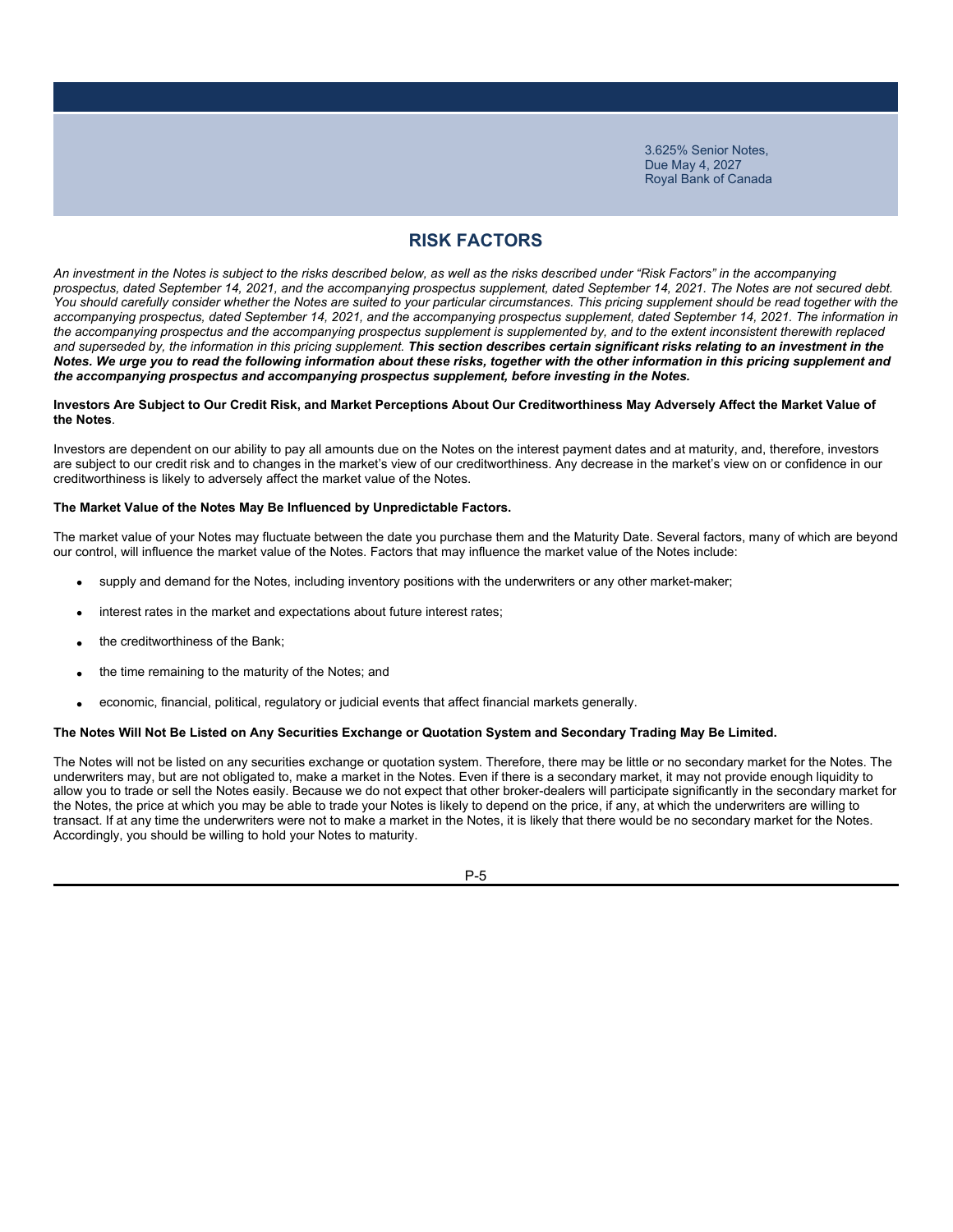### **SPECIFIC TERMS OF THE NOTES**

*Please note that in this section entitled "Specific Terms of the Notes," references to "holders" mean those who own Notes registered in their own names, on the books that we or the trustee maintain for this purpose, and not those who own beneficial interests in Notes registered in street name or*  in Notes issued in book-entry form through DTC or another depositary. Owners of beneficial interests in the Notes should read the section entitled *"Description of the Notes We May Offer—Legal Ownership" in the accompanying prospectus supplement, dated September 14, 2021, and "Ownership and Book-Entry Issuance" in the accompanying prospectus, dated September 14, 2021.*

*The Notes are part of a series of senior debt securities entitled "Senior Global Medium-Term Notes, Series I," that we may issue under our senior indenture, dated as of October 23, 2003, between the Bank and The Bank of New York Mellon, as successor to the corporate trust business of*  JPMorgan Chase Bank, N.A., as trustee, as supplemented by a first supplemental indenture, dated as of July 21, 2006, by a second supplemental *indenture, dated as of February 28, 2007, and by a third supplemental indenture, dated as of September 7, 2018 and as further amended, from time to time (the "indenture"). The Notes are described in the accompanying prospectus supplement. This pricing supplement summarizes financial and other terms that apply to the Notes. We describe terms that apply generally to all Series I Medium-Term Notes in "Description of the Notes We May Offer" in the accompanying prospectus supplement. The terms described in this pricing supplement, and should be read in conjunction with, those*  described in the accompanying prospectus and accompanying prospectus supplement and, if the terms described here are inconsistent with those *described there, the terms described here are controlling.*

*Please note that the information about the price to the public and the net proceeds to the Bank on the front cover of this pricing supplement relates only to the initial sale of the Notes. If you have purchased the Notes in a market-making transaction after the initial sale, information about the price and date of sale to you will be provided in a separate confirmation of sale.*

In addition to the terms described on the front and inside cover of this pricing supplement, the following specific terms will apply to the Notes:

### **Defeasance**

There shall be no defeasance, full or covenant, applicable to the Notes.

#### **Payment at Maturity**

At maturity you will receive an amount equal to the principal of your Notes plus any accrued and unpaid interest.

#### **Manner of Payment and Delivery**

Any payment on the Notes at maturity will be made to accounts designated by you and approved by us, or at the office of the trustee in New York City, but only when the Notes are surrendered to the trustee at that office. We also may make any payment in accordance with the applicable procedures of the depositary.

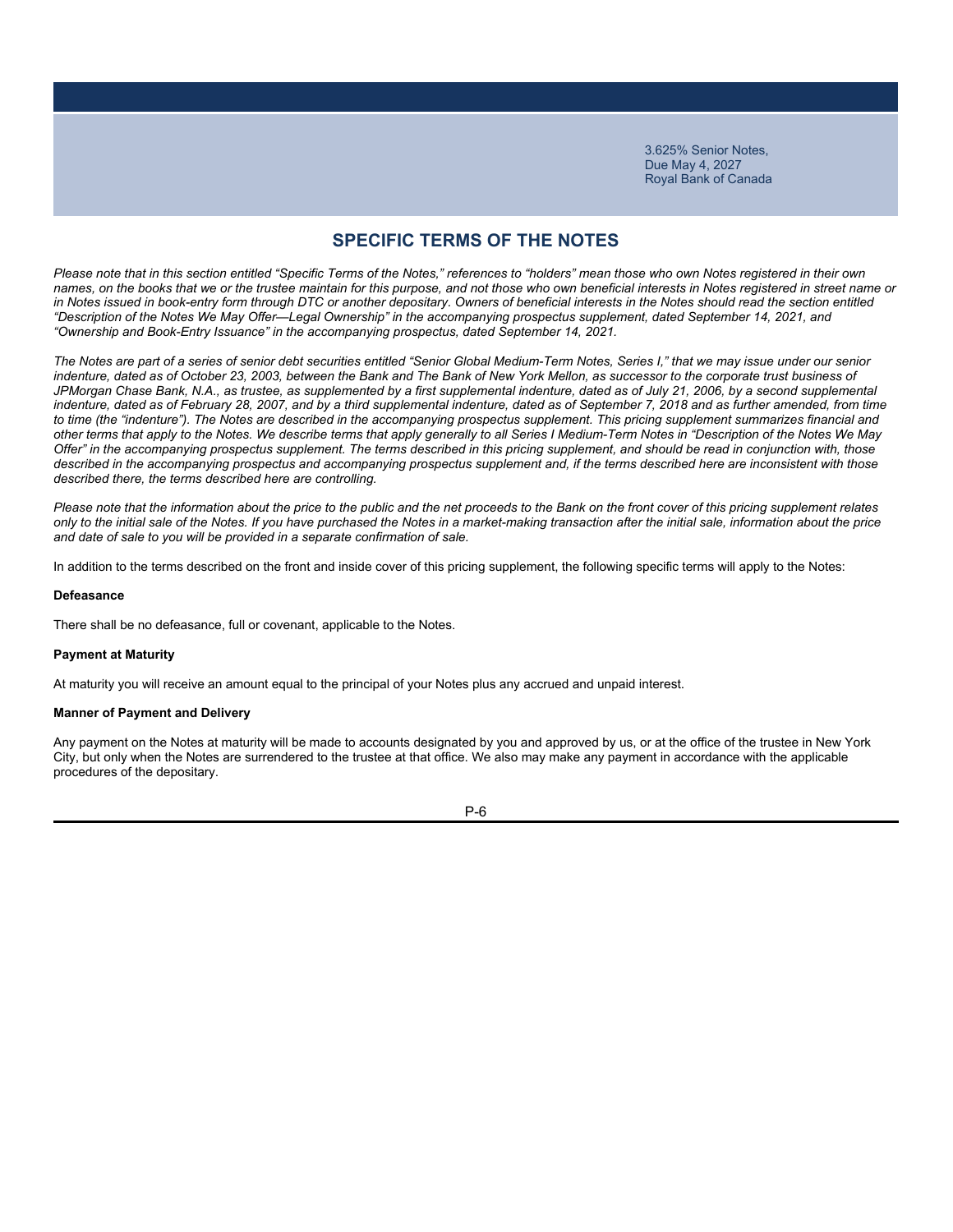### **Agreement with Respect to the Exercise of Canadian Bail-in Powers**

By its acquisition of an interest in any Note, each holder or beneficial owner of that Note is deemed to (i) agree to be bound, in respect of that Note, by the CDIC Act, including the conversion of that Note, in whole or in part – by means of a transaction or series of transactions and in one or more steps – into common shares of the Bank or any of its affiliates under subsection 39.2(2.3) of the CDIC Act and the variation or extinguishment of that Note in consequence, and by the application of the laws of the Province of Ontario and the federal laws of Canada applicable therein in respect of the operation of the CDIC Act with respect to that Note; (ii) attorn and submit to the jurisdiction of the courts in the Province of Ontario with respect to the CDIC Act and those laws; (iii) have represented and warranted to the Bank that the Bank has not directly or indirectly provided financing to the holder for the express purpose of investing in the Note; and (iv) acknowledge and agree that the terms referred to in paragraphs (i) and (ii), above, are binding on that holder or beneficial owner despite any provisions in the indenture or that Note, any other law that governs that Note and any other agreement, arrangement or understanding between that holder or beneficial owner and the Bank with respect to that Note.

Holders and beneficial owners of any Note will have no further rights in respect of that Note to the extent that Note is converted in a bail-in conversion, other than those provided under the bail-in regime, and by its acquisition of an interest in any Note, each holder or beneficial owner of that Note is deemed to irrevocably consent to the converted portion of the principal amount of that Note and any accrued and unpaid interest thereon being deemed paid in full by the Bank by the issuance of common shares of the Bank (or, if applicable, any of its affiliates) upon the occurrence of a bail-in conversion, which bail-in conversion will occur without any further action on the part of that holder or beneficial owner or the trustee; provided that, for the avoidance of doubt, this consent will not limit or otherwise affect any rights that holders or beneficial owners may have under the bail-in regime.

See "Description of Notes We May Offer―Special Provisions Related to Bail-inable Notes" in the accompanying prospectus supplement dated September 14, 2021 for a description of provisions applicable to the Notes as a result of Canadian bail-in powers.

### **Optional Redemption**

The Notes may be redeemed at any time prior to maturity, as a whole or in part, at our option, at any time and from time to time after giving not less than 30 nor more than 60 calendar days' notice provided (or otherwise transmitted in accordance with DTC procedures) to each holder of the Notes to be redeemed. The redemption price will be calculated by us and will be equal to the greater of (i) 100% of the principal amount of the Notes to be redeemed and (ii) the Make-Whole Amount, at a rate equal to the sum of the Treasury Rate (as defined below) plus 15 basis points, plus in either case, accrued but unpaid interest thereon to, but excluding, the redemption date.

"*Comparable Treasury Issue*" means the United States Treasury security or securities selected by the Investment Bank (as defined below) as having an actual or interpolated maturity comparable to the remaining term of the Notes to be redeemed that would be utilized, at the time of selection and in accordance with customary financial practice, in pricing new issues of corporate debt securities of a comparable maturity to the remaining term of such Notes.

"*Comparable Treasury Price*" means, with respect to any redemption date for the Notes, (1) the average of the Reference Treasury Dealer Quotations (as defined below) for such redemption date after excluding the highest and lowest of such Reference Treasury Dealer Quotations, or (2) if the Investment Bank obtains fewer than four such Reference Treasury Dealer Quotations, the average of all such quotations.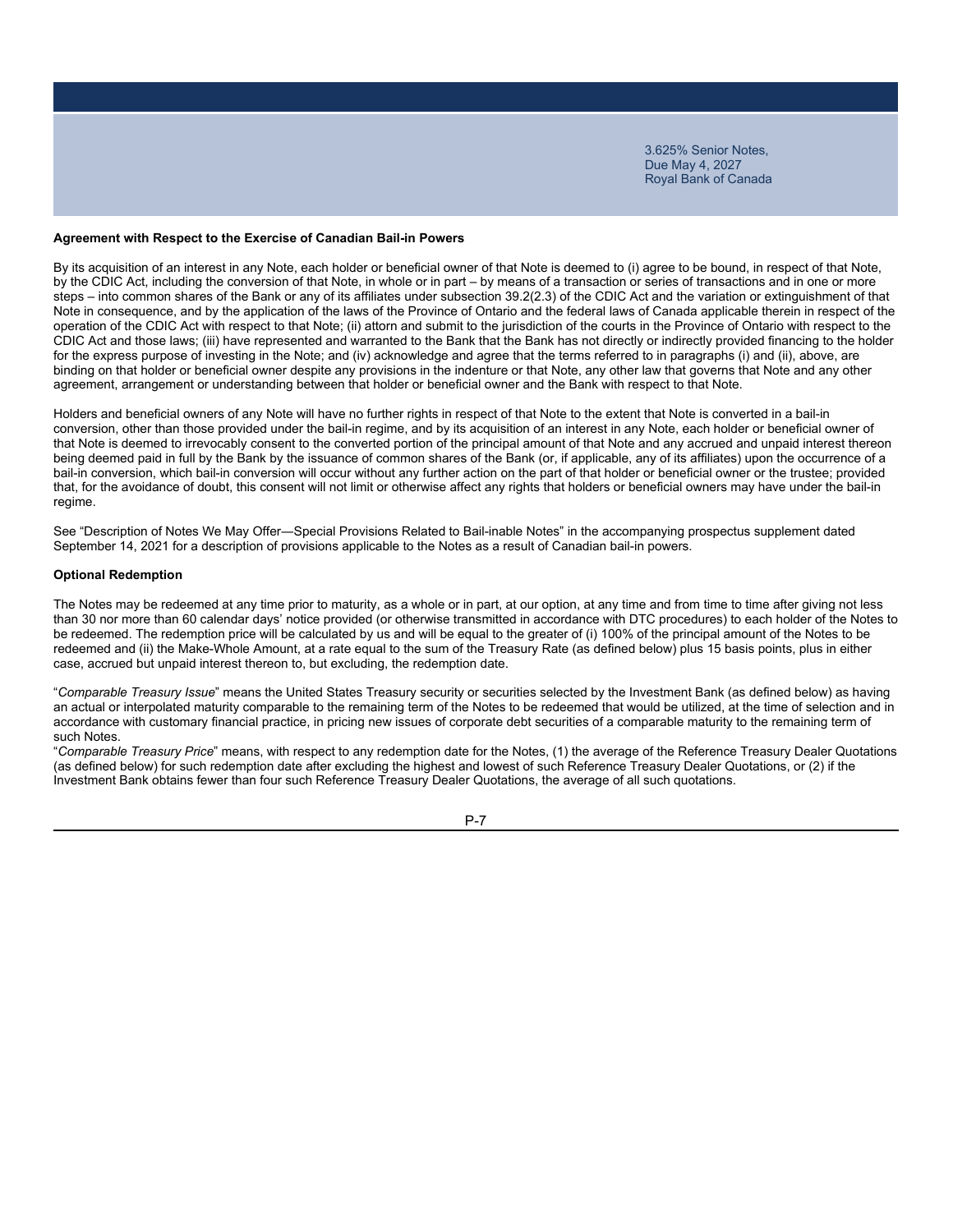"*Investment Bank*" means RBC Capital Markets, LLC or its successors, or, if such firm is not willing and able to select the applicable Comparable Treasury Issue, an investment banking institution of national standing appointed by us.

"*Reference Treasury Dealer*" means the Investment Bank and two other investment banking institutions of national standing or their affiliates which are primary U.S. government securities dealers and their respective successors, as selected by us, provided, however, that if any of them shall cease to be a primary U.S. government securities dealer, we will substitute therefor another primary U.S. government securities dealer.

"*Reference Treasury Dealer Quotations*" means, with respect to each Reference Treasury Dealer and any redemption date for the Notes, the average, as determined by the Investment Bank, of the bid and asked prices for the Comparable Treasury Issue (expressed in each case as a percentage of its principal amount) quoted in writing to the Investment Bank by such Reference Treasury Dealer at 3:30 p.m., New York City time, on the third business day preceding such redemption date.

"*Treasury Rate*" means, with respect to any redemption date for the Notes, the rate per annum equal to the semi-annual equivalent yield to maturity or interpolation (on a day count basis) of the interpolated Comparable Treasury Issue, assuming a price for the Comparable Treasury Issue (expressed as a percentage of its principal amount) equal to the Comparable Treasury Price for such redemption date, as determined by us or the Investment Bank.

On and after the redemption date, interest will cease to accrue on the Notes or any portion of the Notes called for redemption, unless we default in the payment of the redemption price and accrued interest. On or before the redemption date, we will deposit with our paying agent or the trustee money sufficient to pay the redemption price of and accrued interest on the Notes to be redeemed on that date.

Any redemption or notice may, at our discretion, be subject to one or more conditions precedent and, at our discretion, the redemption date may be delayed until such time as any or all such conditions precedent included at our discretion shall be satisfied (or waived by us) or the redemption date may not occur and such notice may be rescinded if all such conditions precedent included at our discretion shall not have been satisfied (or waived by us).

In the case of any partial redemption, selection of the Notes to be redeemed will be made in accordance with applicable procedures of DTC.

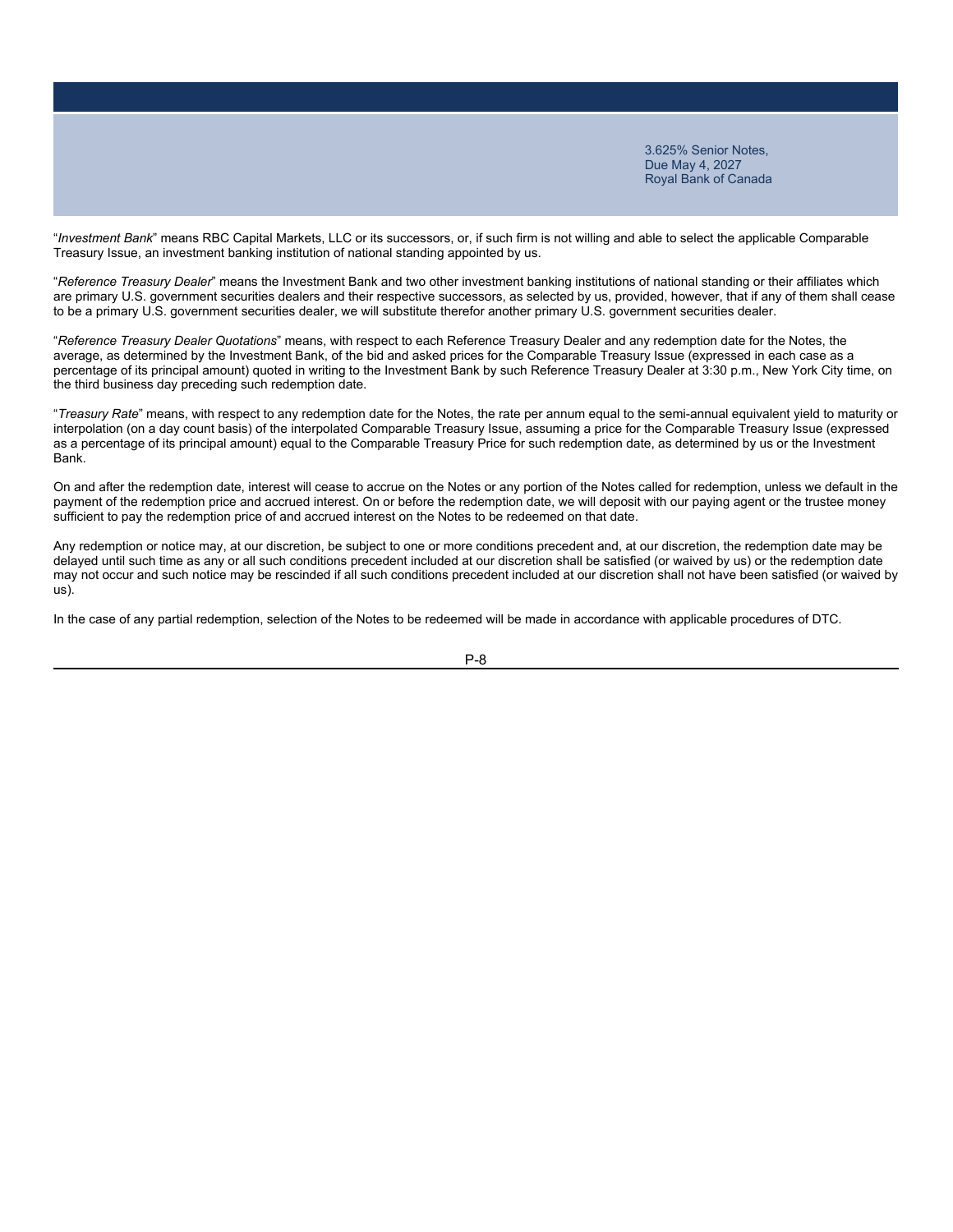### **ADDITIONAL AMOUNTS**

We will pay any amounts to be paid by us on the Notes without deduction or withholding for, or on account of, any and all present or future income, stamp and other taxes, levies, imposts, duties, charges, fees, deductions or withholdings ("taxes") now or hereafter imposed, levied, collected, withheld or assessed by or on behalf of Canada or any Canadian political subdivision or authority that has the power to tax, unless the deduction or withholding is required by law or by the interpretation or administration thereof by the relevant governmental authority. At any time a Canadian taxing jurisdiction requires us to deduct or withhold for or on account of taxes from any payment made under or in respect of the Notes, we will pay such additional amounts ("Additional Amounts") as may be necessary so that the net amounts received by each holder (including Additional Amounts), after such deduction or withholding, shall not be less than the amount the holder would have received had no such deduction or withholding been required.

However, no Additional Amounts will be payable with respect to a payment made to a holder of a Note, or of a right to receive payment in respect thereto (a "Payment Recipient"), which we refer to as an "Excluded Holder," in respect of any taxes imposed because the beneficial owner or Payment Recipient:

- (i) is someone with whom we do not deal at arm's length (within the meaning of the Income Tax Act (Canada)) at the time of making such payment;
- (ii) is subject to such taxes by reason of its being connected presently or formerly with Canada or any province or territory thereof other than by reason of the holder's activity in connection with purchasing such Note, the holding of such Note or the receipt of payments thereunder;
- (iii) is, or does not deal at arm's length with a person who is, a "specified shareholder" (as defined in subsection 18(5) of the Income Tax Act (Canada)) of the Bank;
- (iv) presents such Note for payment (where presentation is required) more than 30 days after the relevant date (except to the extent that the holder thereof would have been entitled to such Additional Amounts on presenting a Note for payment on the last day of such 30 day period); for this purpose, the "relevant date" in relation to any payments on any Note means:
	- (a) the due date for payment thereof, or
	- (b) if the full amount of the monies payable on such date has not been received by the trustee on or prior to such due date, the date on which the full amount of such monies has been received and notice to that effect is given to holders of the Notes in accordance with the indenture;
- (v) could lawfully avoid (but has not so avoided) such withholding or deduction by complying, or requiring that any agent comply with, any statutory requirements necessary to establish qualification for an exemption from withholding or by making, or requiring that any agent make, a declaration of non-residence or other similar claim for exemption to any relevant tax authority; or
- (vi) is subject to deduction or withholding on account of any tax, assessment, or other governmental charge that is imposed or withheld by reason of the application of Sections 1471 through 1474 of the United States Internal Revenue Code of 1986 (or any successor provisions) (the "Internal Revenue Code"), any regulation, pronouncement, or agreement thereunder, official interpretations thereof, or any law implementing an intergovernmental approach thereto, whether currently in effect or as published and amended from time to time.

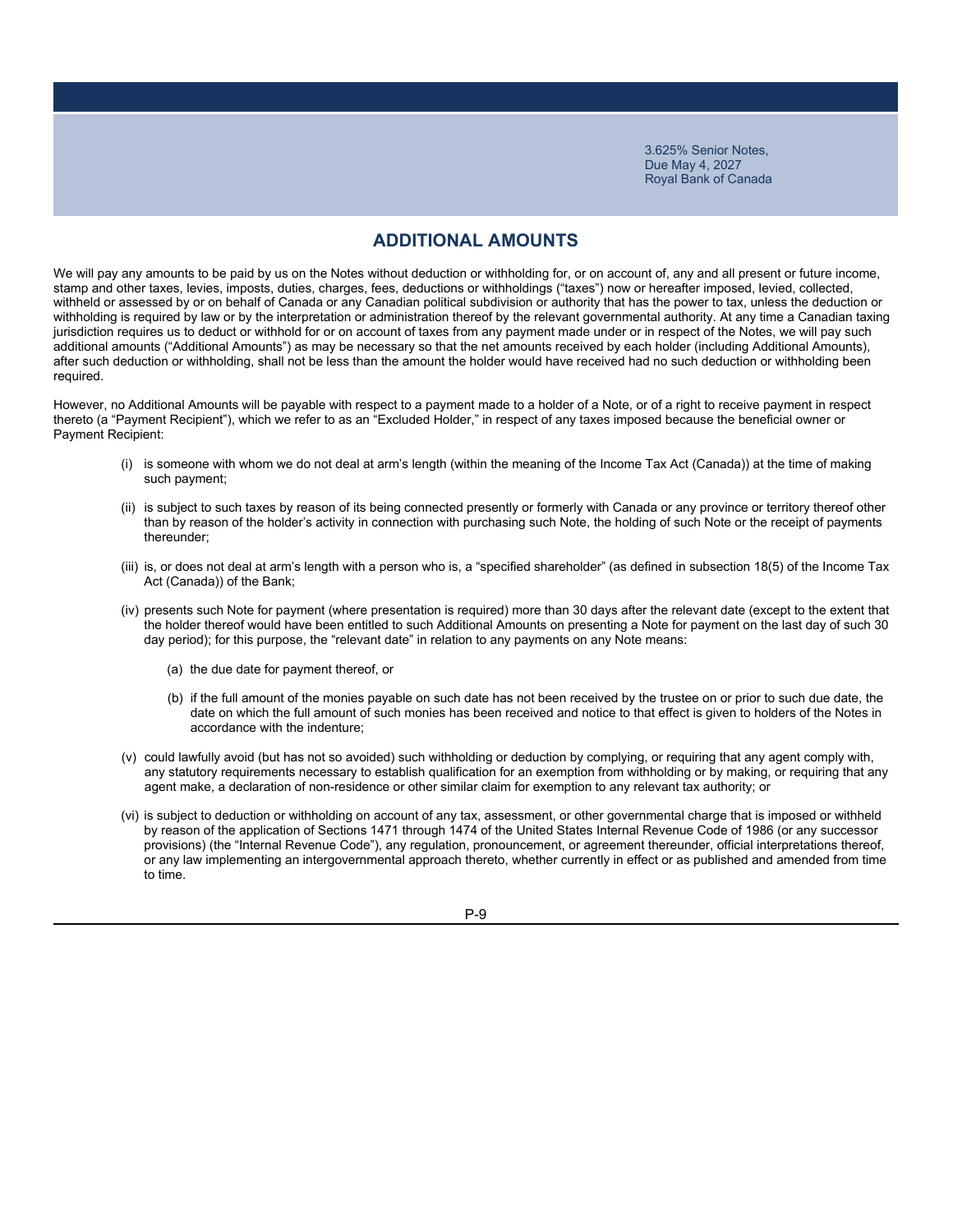For the avoidance of doubt, we will not have any obligation to pay any holders Additional Amounts on any tax which is payable otherwise than by deduction or withholding from payments made under or in respect of the Notes.

We will also make such withholding or deduction and remit the full amount deducted or withheld to the relevant authority in accordance with applicable law. We will furnish to the trustee, within 30 days after the date the payment of any taxes is due pursuant to applicable law, certified copies of tax receipts evidencing that such payment has been made or other evidence of such payment satisfactory to the trustee. We will indemnify and hold harmless each holder of Notes (other than an Excluded Holder) and upon written request reimburse each such holder for the amount of (x) any taxes so levied or imposed and paid by such holder as a result of payments made under or with respect to the Notes, and (y) any taxes levied or imposed and paid by such holder with respect to any reimbursement under (x) above, but excluding any such taxes on such holder's net income or capital.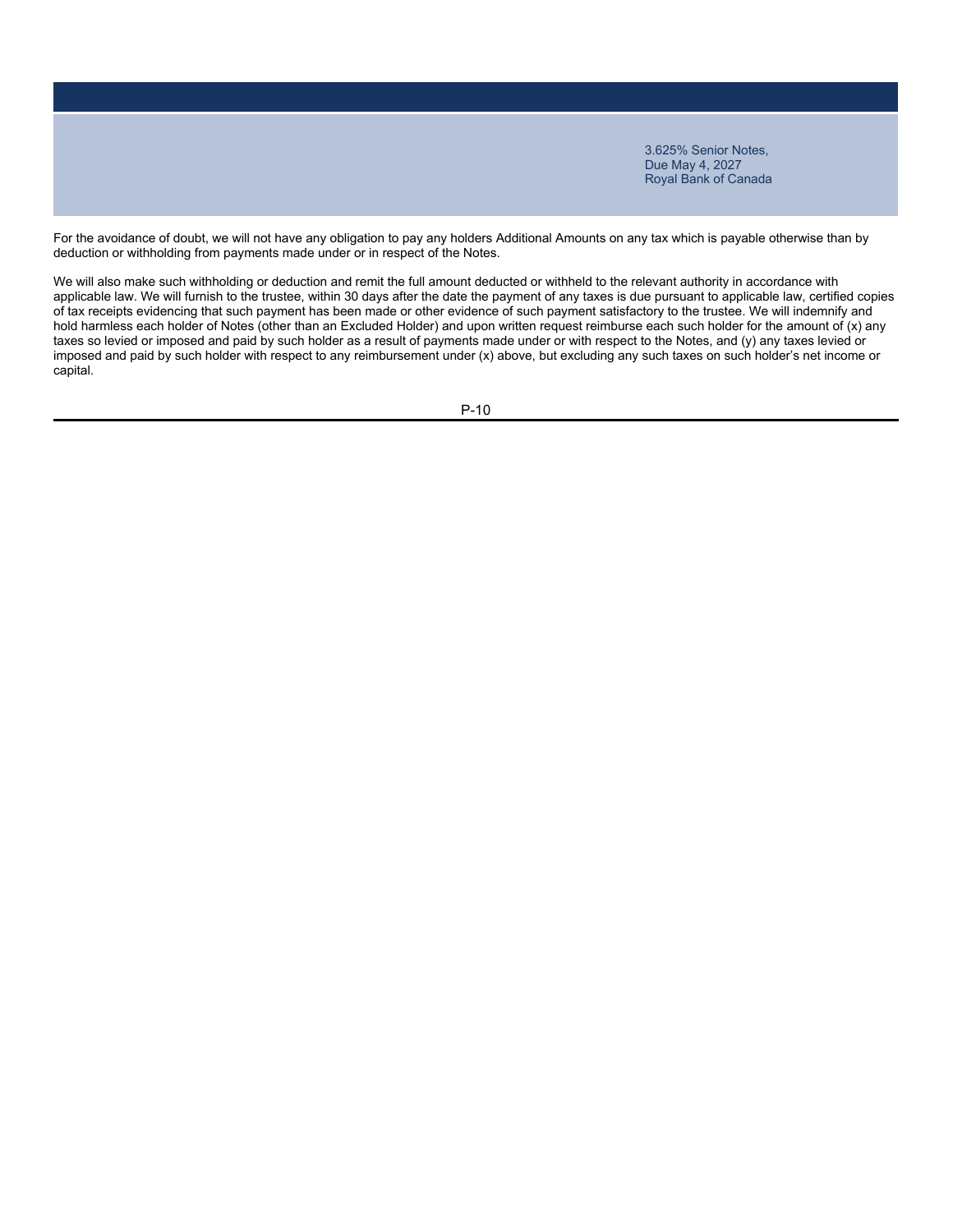### **U.S. FEDERAL INCOME TAX CONSIDERATIONS**

For a discussion of the material U.S. federal income tax consequences of owning the Notes, please see the section "Tax Consequences—United States Taxation" in the accompanying prospectus, dated September 14, 2021. We have determined that the Notes will not be treated as issued with a greater than *de minimis* amount of original issue discount for U.S. federal income tax purposes.

### **CANADIAN FEDERAL INCOME TAX CONSIDERATIONS**

For a discussion of the Canadian federal income tax consequences of owning the Notes, please see the section "Tax Consequences— Canadian Taxation" in the accompanying prospectus, dated September 14, 2021 and the section "Certain Income Tax Consequences—Canadian Taxation" in the accompanying prospectus supplement, dated September 14, 2021.

### **BENEFIT PLAN INVESTOR CONSIDERATIONS**

A fiduciary of a pension, profit-sharing or other employee benefit plan (a "plan") subject to the Employee Retirement Income Security Act of 1974, as amended ("ERISA"), should consider the fiduciary standards of ERISA in the context of the plan's particular circumstances before authorizing an investment in the debt securities.

Any purchaser or holder of debt securities or any interest therein will be deemed to have represented (both on behalf of itself and any plan) by its purchase and holding of the debt securities that either (1) it is not a plan and is not purchasing those debt securities on behalf of or with "plan assets" of any plan or (2) the purchase and holding of the debt securities will not constitute a non-exempt prohibited transaction under ERISA or the Internal Revenue Code. In addition, any purchaser or holder of debt securities or any interest therein which is a non-ERISA arrangement will be deemed to have represented by its purchase or holding or, if applicable, exchange of the debt securities that its purchase and holding will not violate the provisions of any similar law.

For a further discussion of benefit plan investor considerations, please see the discussion under the heading "Benefit Plan Investor Considerations" in the accompanying prospectus, dated September 14, 2021.

### **CLEARANCE AND SETTLEMENT**

The Notes will settle through DTC, and its indirect participants Euroclear, Clearstream and CDS. For a description of DTC, Euroclear, Clearstream and CDS, see "Ownership and Book-Entry Issuance" in the accompanying prospectus, dated September 14, 2021.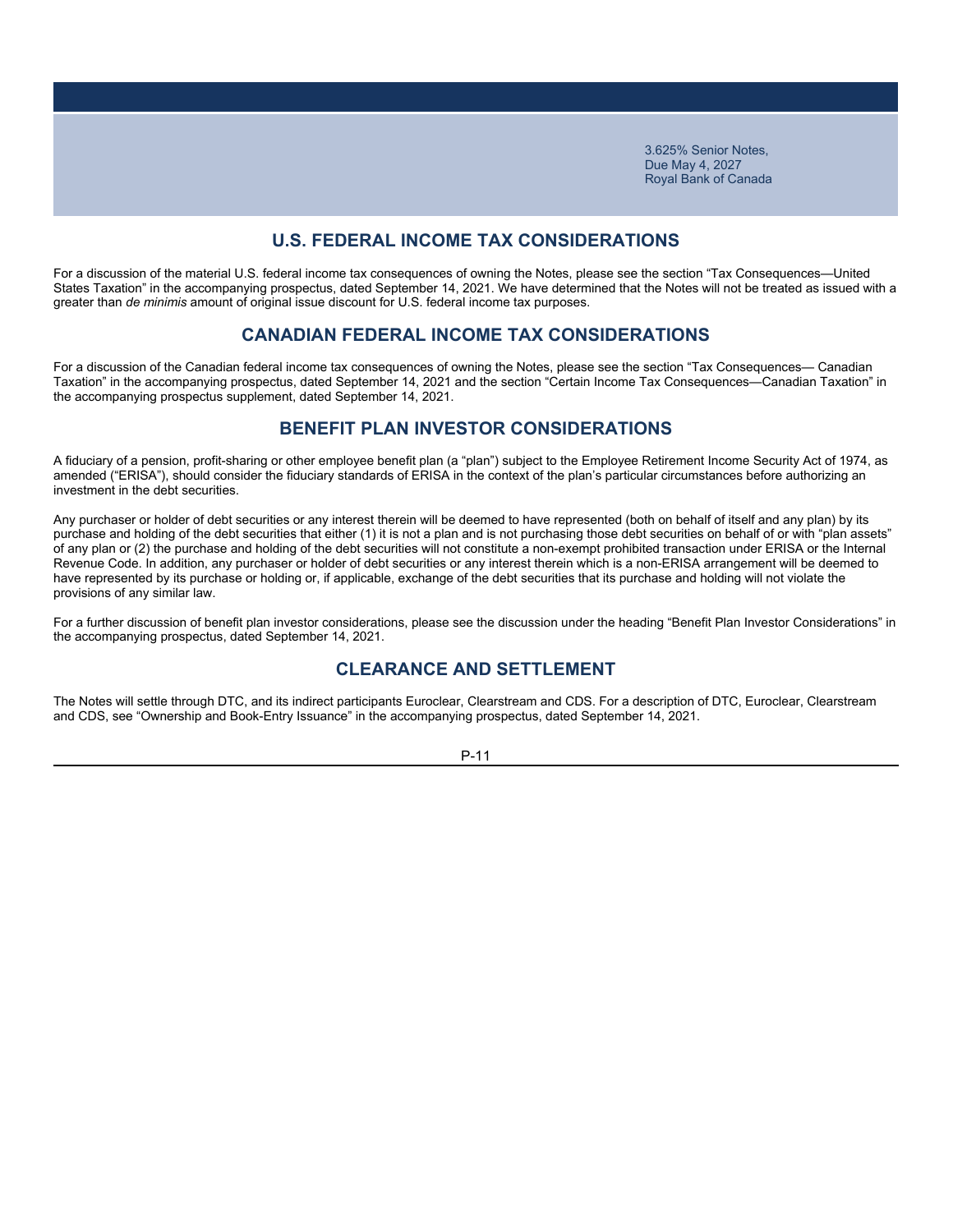### **SUPPLEMENTAL PLAN OF DISTRIBUTION (CONFLICTS OF INTEREST)**

We have entered into a terms agreement, dated April 7, 2022, with the underwriters pursuant to the Distribution Agreement, dated September 14, 2021, among us and the agents party thereto for the purchase and sale of the Notes. We have agreed to sell to each of the underwriters, and each of the underwriters has agreed to purchase from us, the principal amount of the Notes shown opposite its name at the public offering price set forth above.

| Name                                   | <b>Principal Amount of Notes</b> |
|----------------------------------------|----------------------------------|
| <b>RBC Capital Markets, LLC</b>        | \$<br>216,000,000                |
| Citigroup Global Markets Inc.          | 216,000,000                      |
| Goldman Sachs & Co. LLC                | 216,000,000                      |
| J.P. Morgan Securities LLC             | 216,000,000                      |
| KeyBanc Capital Markets Inc.           | 60,000,000                       |
| U.S. Bancorp Investments, Inc.         | 60,000,000                       |
| <b>Westpac Banking Corporation</b>     | 60,000,000                       |
| <b>BNY Mellon Capital Markets, LLC</b> | 12,000,000                       |
| Capital One Securities, Inc.           | 12,000,000                       |
| Desjardins Securities Inc.             | 12,000,000                       |
| Fifth Third Securities, Inc.           | 12,000,000                       |
| Huntington Securities, Inc.            | 12,000,000                       |
| <b>MUFG Securities Americas Inc.</b>   | 12,000,000                       |
| National Bank of Canada Financial Inc. | 12,000,000                       |
| <b>Regions Securities LLC</b>          | 12,000,000                       |
| Scotia Capital (USA) Inc.              | 12,000,000                       |
| Swedbank AB (publ)                     | 12,000,000                       |
| Truist Securities, Inc.                | 12,000,000                       |
| Academy Securities, Inc.               | 12,000,000                       |
| R. Seelaus & Co., LLC                  | 6,000,000                        |
| Samuel A. Ramirez & Company, Inc.      | \$<br>6,000,000                  |
| Total                                  | \$<br>1,200,000,000              |

Each of Westpac Banking Corporation, Desjardins Securities Inc. and Swedbank AB (publ) is not a U.S. registered broker-dealer and will not effect any offers or sales of any Notes in the United States unless it is through one or more U.S. registered broker-dealers as permitted by the regulations of the Financial Industry Regulatory Authority, Inc. ("FINRA").

The underwriters may sell the Notes to certain dealers at the public offering price, less a concession that will not exceed 0.150% of their principal amount. The underwriters and those dealers may resell the Notes to other dealers at a reallowance discount that will not exceed 0.100% of their principal amount. After the initial offering of the Notes, the concession and reallowance discounts on the Notes may change. The offering of the Notes by the underwriters is subject to receipt and acceptance and subject to the underwriters' right to reject any order in whole or in part.

We estimate that the total offering expenses for the Notes, excluding underwriting discounts and commissions, will be approximately \$41,603.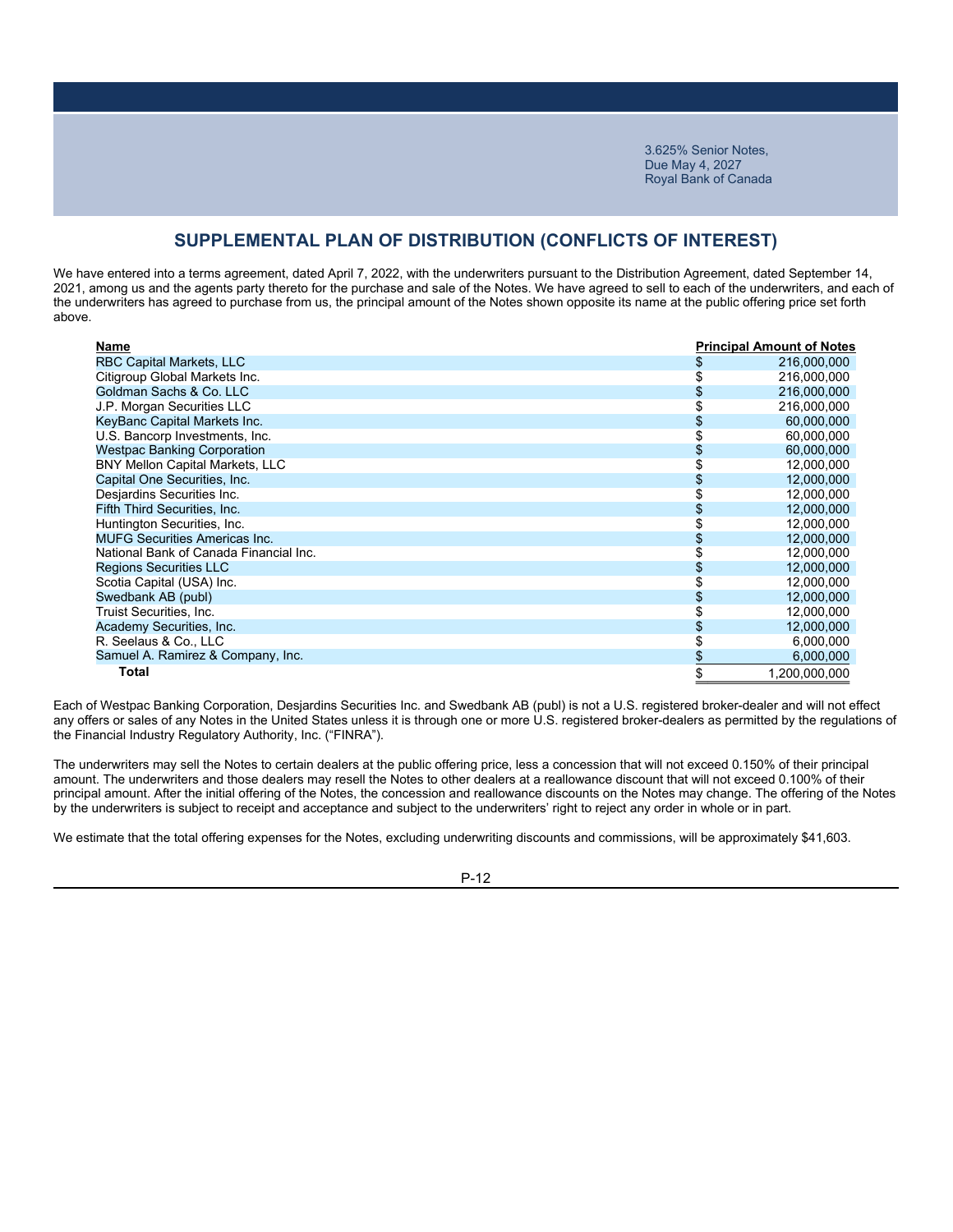Subject to the terms and conditions of the terms agreement, the underwriters have agreed to purchase the Notes as principal, for their own account at a purchase price equal to the issue price specified on the front cover of this pricing supplement, less an underwriting discount of 0.250%. To the extent the underwriters resell Notes to a broker or dealer less a concession equal to the entire underwriting discount, such broker or dealer may be deemed to be an "underwriter" of the Notes as such term is defined in the Securities Act of 1933, as amended. The underwriters have advised us that, if they are unable to sell all the Notes at the public offering price, the underwriters propose to offer the Notes from time to time for sale in negotiated transactions or otherwise, at prices to be determined at the time of sale.

In the future, the underwriters may repurchase and resell the Notes in market-making transactions. For more information about the plan of distribution, the Distribution Agreement (of which the terms agreement forms a part) and possible market-making activities; see "Supplemental Plan of Distribution" in the accompanying prospectus supplement dated September 14, 2021.

We expect that delivery of the Notes will be made against payment therefor on April 14, 2022, which is the fifth scheduled business day following the trade date. Under Rule 15c6-1 of the Securities Exchange Act of 1934, trades in the secondary market generally are required to settle no later than two business days after the trade date, unless the parties to any such trade expressly agree otherwise at the time of the trade. Accordingly, purchasers who wish to trade Notes on any date more than two business days prior to delivery of the Notes hereunder will be required, by virtue of the fact that the Notes will initially settle in five business days (T + 5) to specify alternative settlement arrangements to prevent a failed settlement.

#### **Conflicts of Interest**

RBC Capital Markets, LLC is our affiliate, and is deemed to have a conflict of interest under FINRA Rule 5121. Accordingly, the offering of the Notes will conform to the requirements of FINRA Rule 5121. The underwriters, with the exception of Westpac Banking Corporation, Desjardins Securities Inc. and Swedbank AB (publ), are members of FINRA. RBC Capital Markets, LLC is not permitted to sell the Notes to an account over which it exercises discretionary authority without the prior specific written approval of the account holder.

The underwriters and their respective affiliates are full service financial institutions engaged in various activities, which may include securities trading, commercial and investment banking, financial advisory, investment management, investment research, principal investment, hedging, financing and brokerage activities. Certain of the underwriters and their respective affiliates have, from time to time, performed, and may in the future perform, various financial advisory and investment banking services for the Bank, for which they received or will receive customary fees and expenses.

In the ordinary course of their various business activities, the underwriters and their respective affiliates may make or hold a broad array of investments and actively trade debt and equity securities (or related derivative securities) and financial instruments (including bank loans) for their own account and for the accounts of their customers, and such investment and securities activities may involve securities and/or instruments of the Bank. The underwriters and their respective affiliates may also make investment recommendations and/or publish or express independent research views in respect of such securities or instruments and may at any time hold, or recommend to clients that they acquire, long and/or short positions in such securities and instruments.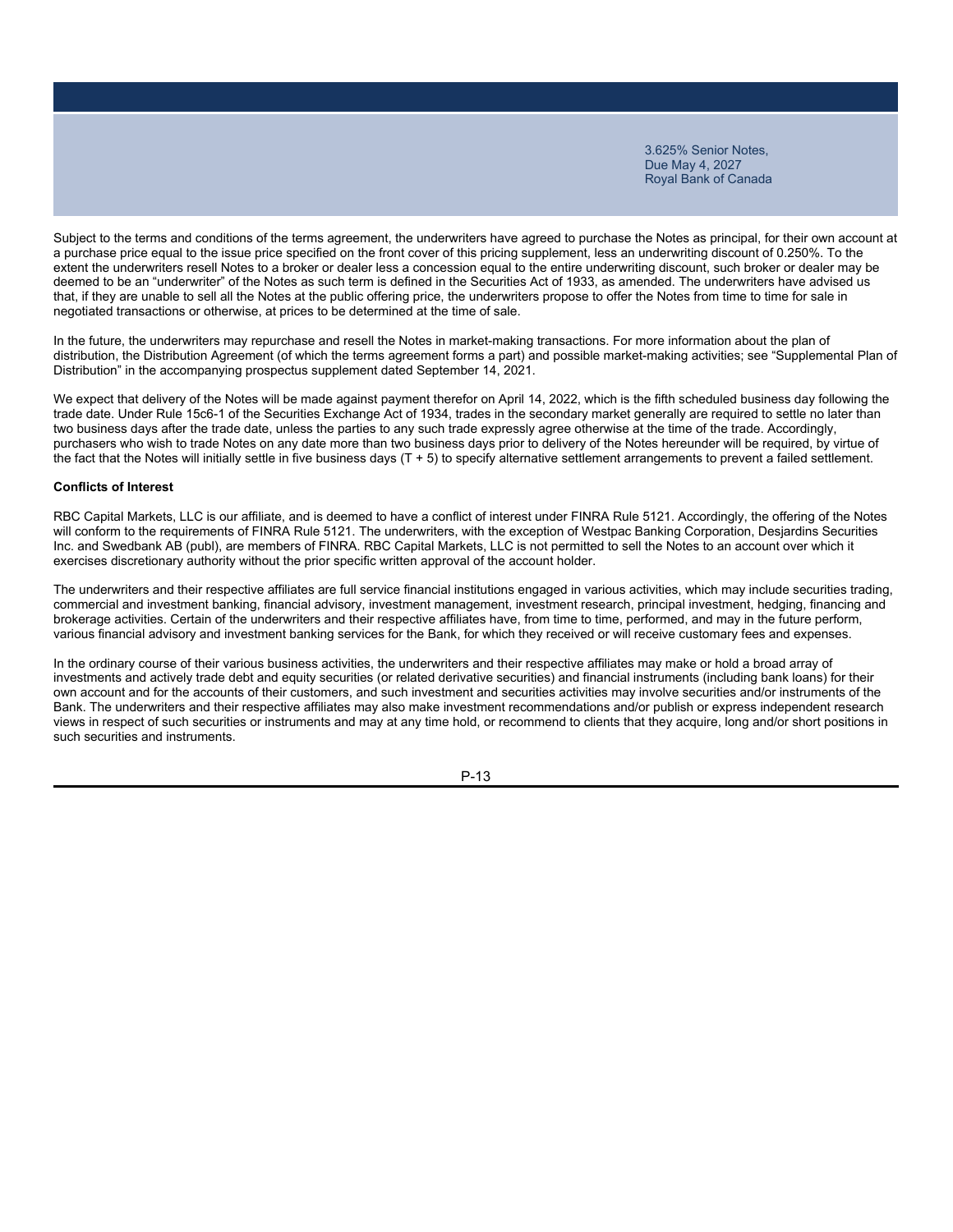### **Selling Restrictions**

*European Economic Area.* PROHIBITION OF SALES TO EEA RETAIL INVESTORS. The Notes are not intended to be offered, sold or otherwise made available to, and should not be offered, sold or otherwise made available to, any retail investor in the European Economic Area ("EEA"). For these purposes, the expression "offer" includes the communication in any form and by any means of sufficient information on the terms of the offer and the Notes to be offered so as to enable an investor to decide to purchase or subscribe the Notes, and a "retail investor" means a person who is one (or more) of: (a) a retail client, as defined in point (11) of Article 4(1) of Directive 2014/65/EU, as amended ("MiFID II"); or (b) a customer, within the meaning of Insurance Distribution Directive 2016/97/EU, as amended, where that customer would not qualify as a professional client as defined in point (10) of Article 4(1) of MiFID II; or (c) not a qualified investor as defined in the Regulation (E) 2017/1129, as amended (the "Prospectus Regulation"). Consequently, no key information document required by Regulation (EU) No 1286/2014, as amended (the "PRIIPs Regulation") for offering or selling the Notes or otherwise making them available to retail investors in the EEA has been prepared, and therefore, offering or selling the Notes or otherwise making them available to any retail investor in the EEA may be unlawful under the PRIIPs Regulation. This pricing supplement has been prepared on the basis that any offer of Notes in any Member State of the EEA or the UK will be made pursuant to an exemption under the Prospectus Regulation from the requirement to publish a prospectus for offers of Notes. This pricing supplement is not a prospectus for the purposes of the Prospectus Regulation.

### *United Kingdom*. PROHIBITION OF SALES TO UK RETAIL INVESTORS.

The Notes are not intended to be offered, sold or otherwise made available to, and should not be offered, sold or otherwise made available to, any retail investor in the United Kingdom ("UK"). For these purposes, a retail investor means a person who is one (or more) of: (i) a retail client, as defined in point (8) of Article 2 of Regulation (EU) No 2017/565 as it forms part of domestic law by virtue of the European Union (Withdrawal) Act 2018 (the "EUWA"); or (ii) a customer within the meaning of the provisions of the Financial Services and Markets Act 2000 (the "FSMA") and any rules or regulations made under the FSMA to implement Directive (EU) 2016/97, where that customer would not qualify as a professional client, as defined in point (8) of Article 2(1) of Regulation (EU) No 600/2014 as it forms part of domestic law by virtue of the EUWA; or (iii) not a qualified investor as defined in Article 2 of Regulation (EU) 2017/1129 as it forms part of domestic law by virtue of the EUWA (the "UK Prospectus Regulation"). Consequently, no key information document required by Regulation (EU) No 1286/2014 as it forms part of domestic law by virtue of the EUWA (the "UK PRIIPs Regulation") for offering or selling the Notes or otherwise making them available to retail investors in the United Kingdom has been prepared and therefore offering or selling the Notes or otherwise making them available to any retail investor in the United Kingdom may be unlawful under the UK PRIIPs Regulation. This pricing supplement has been prepared on the basis that any offer of Notes in the UK will be made pursuant to an exemption under the UK Prospectus Regulation from the requirement to publish a prospectus for offers of Notes. This pricing supplement is not a prospectus for the purposes of the UK Prospectus Regulation.

This pricing supplement and any other material in relation to the Notes are only being distributed to, and are only directed at, persons in the UK that are qualified investors within the meaning of Article 2(1)(e) of the UK Prospectus Regulation that also (i) have professional experience in matters relating to investments falling within Article 19(5) of the Financial Services and Markets Act 2000 (Financial Promotion) Order 2005, as amended (the "Order"), (ii) who fall within Article 49(2)(a) to (d) of the Order or (iii) to whom it may otherwise lawfully be communicated (all such persons together being referred to as "relevant persons"). The Notes are only available to, and any invitation, offer or agreement to purchase or otherwise acquire such Notes will be engaged in only with, relevant persons. This pricing supplement and its contents should not be distributed, published or reproduced (in whole or in part) or disclosed by recipients to any other person in the UK. Any person in the UK that is not a relevant person should not act or rely on this pricing supplement or any of its contents.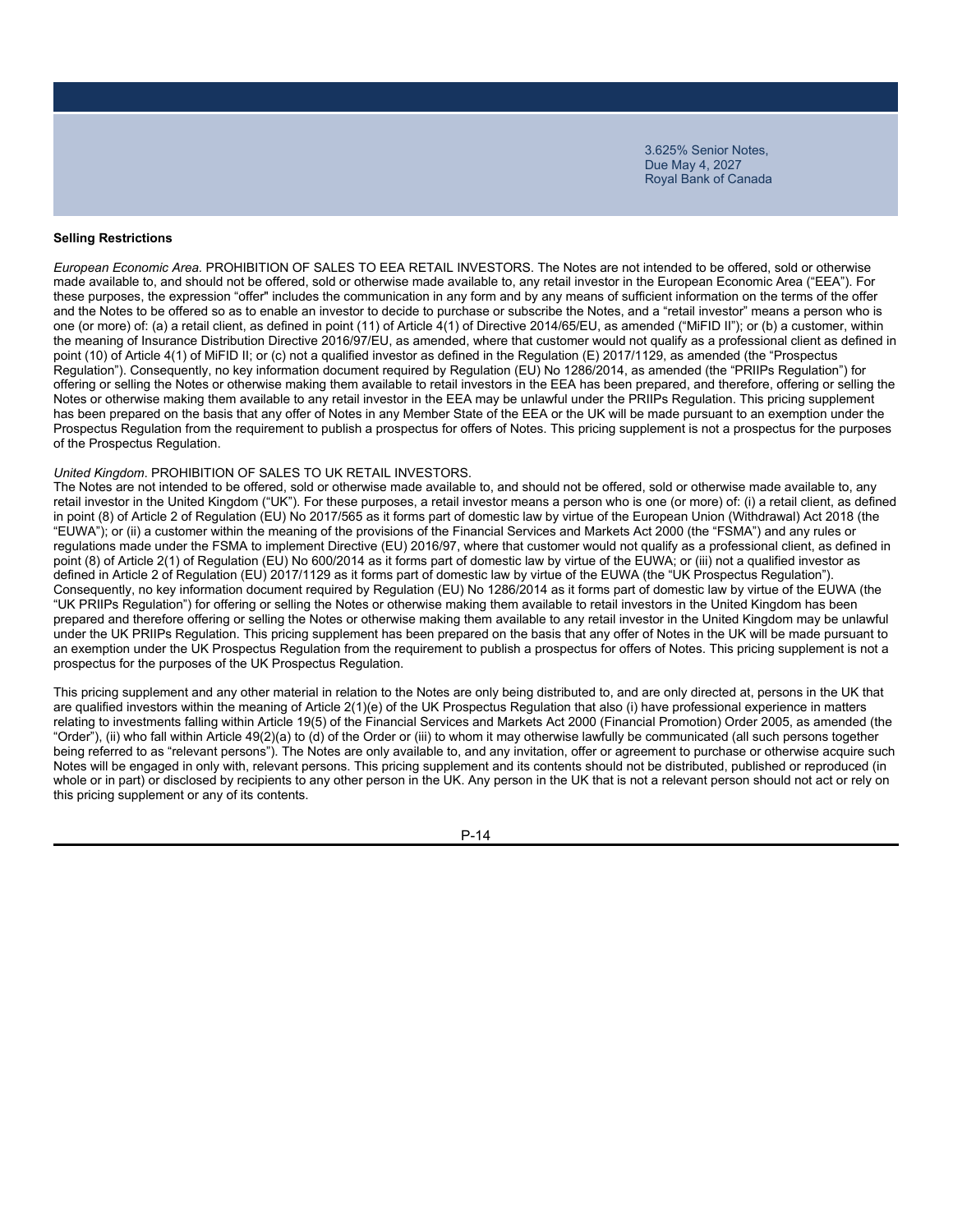*Hong Kong*. The Notes may not be offered or sold in Hong Kong by means of any document other than (a) in circumstances which do not constitute an offer to the public within the meaning of the Companies (Winding Up and Miscellaneous Provisions) Ordinance (Cap. 32 of the Laws of Hong Kong) ("Companies (Winding Up and Miscellaneous Provisions) Ordinance") or which do not constitute an invitation to the public within the meaning of the Securities and Futures Ordinance (Cap. 571 of the Laws of Hong Kong) ("Securities and Futures Ordinance"), or (b) to "professional investors" as defined in the Securities and Futures Ordinance and any rules made thereunder, or (c) in other circumstances which do not result in the document being a "prospectus" as defined in the Companies (Winding Up and Miscellaneous Provisions) Ordinance, and no advertisement, invitation or document relating to the Notes may be issued or may be in the possession of any person for the purpose of issue (in each case whether in Hong Kong or elsewhere), which is directed at, or the contents of which are likely to be accessed or read by, the public in Hong Kong (except if permitted to do so under the securities laws of Hong Kong) other than with respect to Notes which are or are intended to be disposed of only to persons outside Hong Kong or only to "professional investors" in Hong Kong as defined in the Securities and Futures Ordinance and any rules made thereunder.

*Singapore*. This pricing supplement and the accompanying prospectus and prospectus supplement have not been registered as a prospectus with the Monetary Authority of Singapore. Accordingly, this pricing supplement, the accompanying prospectus and prospectus supplement and any other document or material in connection with the offer or sale, or invitation for subscription or purchase, of the Notes may not be circulated or distributed, nor may the Notes be offered or sold, or be made the subject of an invitation for subscription or purchase, whether directly or indirectly, to persons in Singapore other than (a) to an institutional investor (as defined in Section 4A of the Securities and Futures Act, Chapter 289 of Singapore (the "SFA")) under Section 274 of the SFA, (b) to a relevant person (as defined in Section 275(2) of the SFA) pursuant to Section 275(1) of the SFA, or any person pursuant to Section 275(1A) of the SFA, and in accordance with the conditions specified in Section 275 of the SFA or (c) otherwise pursuant to, and in accordance with the conditions of, any other applicable provision of the SFA, in each case subject to conditions set forth in the SFA.

Where the Notes are subscribed or purchased under Section 275 of the SFA by a relevant person which is (a) a corporation (which is not an accredited investor (as defined in Section 4A of the SFA)) the sole business of which is to hold investments and the entire share capital of which is owned by one or more individuals, each of whom is an accredited investor, or (b) a trust (where the trustee is not an accredited investor) whose sole purpose is to hold investments and each beneficiary of the trust is an individual who is an accredited investor, the securities (as defined in Section 239(1) of the SFA) of that corporation shall not be transferable for six months after that corporation has acquired the Notes under Section 275 of the SFA except: (1) to an institutional investor under Section 274 of the SFA or to a relevant person (as defined in Section 275(2) of the SFA), (2) where such transfer arises from an offer in that corporation's securities pursuant to Section 275(1A) or Section 276(4)(i)(B) of the SFA, (3) where no consideration is or will be given for the transfer, (4) where the transfer is by operation of law, (5) as specified in Section 276(7) of the SFA, or (6) as specified in Regulation 32 of the Securities and Futures (Offers of Investments) (Shares and Debentures) Regulations 2005 of Singapore.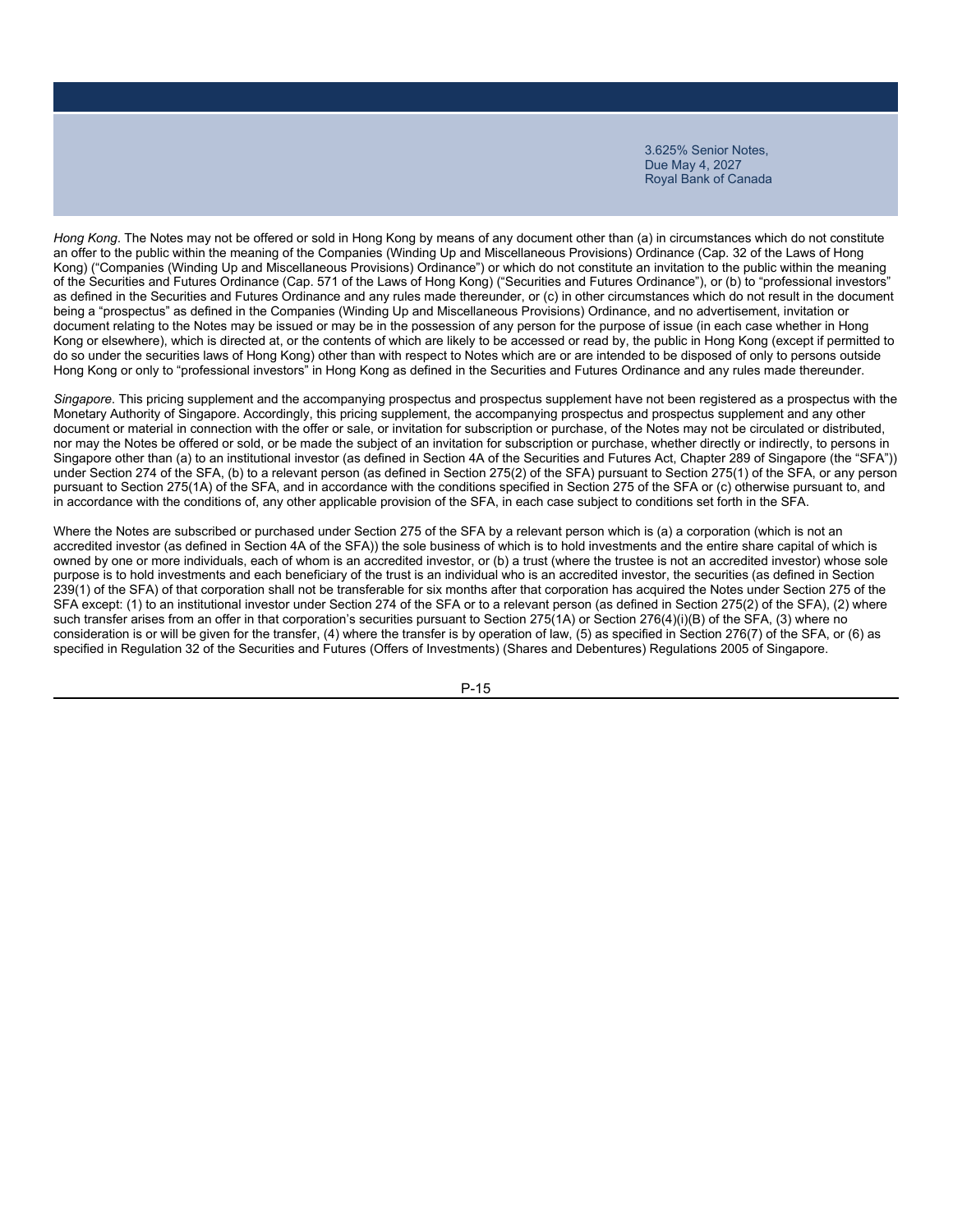Notification under Section 309B(1)(c) of the SFA. The Bank has determined that the Notes are (a) prescribed capital markets products (as defined in the Securities and Futures (Capital Markets Products) Regulations 2018) and (b) Excluded Investment Products (as defined in MAS Notice SFA 04- N12: Notice on the Sale of Investment Products and MAS Notice FAA-N16: Notice on Recommendations on Investment Products).

*Switzerland.* The Notes are not offered, sold or advertised, directly or indirectly, in, into or from Switzerland on the basis of a public offering and will not be listed on the SIX Swiss Exchange or any other offering or regulated trading facility in Switzerland. Accordingly, neither this pricing supplement, the accompanying prospectus and prospectus supplement nor other marketing material constitute a prospectus as defined in article 652a or article 1156 of the Swiss Code of Obligations or a listing prospectus as defined in article 32 of the Listing Rules of the SIX Swiss Exchange or any other regulated trading facility in Switzerland. Any resales of the Notes may only be undertaken on a private basis to selected individual investors in compliance with Swiss law. This pricing supplement, the accompanying prospectus or prospectus supplement may not be copied, reproduced, distributed or passed on to others or otherwise made available in Switzerland without our prior written consent. By accepting this pricing supplement, the accompanying prospectus or prospectus supplement or by subscribing to the notes, investors are deemed to have acknowledged and agreed to abide by these restrictions.

*Japan.* The Notes have not been and will not be registered pursuant to Article 4, Paragraph 1 of the Financial Instruments and Exchange Act. Accordingly, none of the Notes nor any interest therein may be offered or sold, directly or indirectly, in Japan or to, or for the benefit of, any "resident" of Japan (which term as used herein means any person resident in Japan, including any corporation or other entity organized under the laws of Japan), or to others for re-offering or resale, directly or indirectly, in Japan or to or for the benefit of a resident of Japan, except pursuant to an exemption from the registration requirements of, and otherwise in compliance with, the Financial Instruments and Exchange Act and any other applicable laws, regulations and ministerial guidelines of Japan in effect at the relevant time.

*Canada*. Sales into Canada are permitted.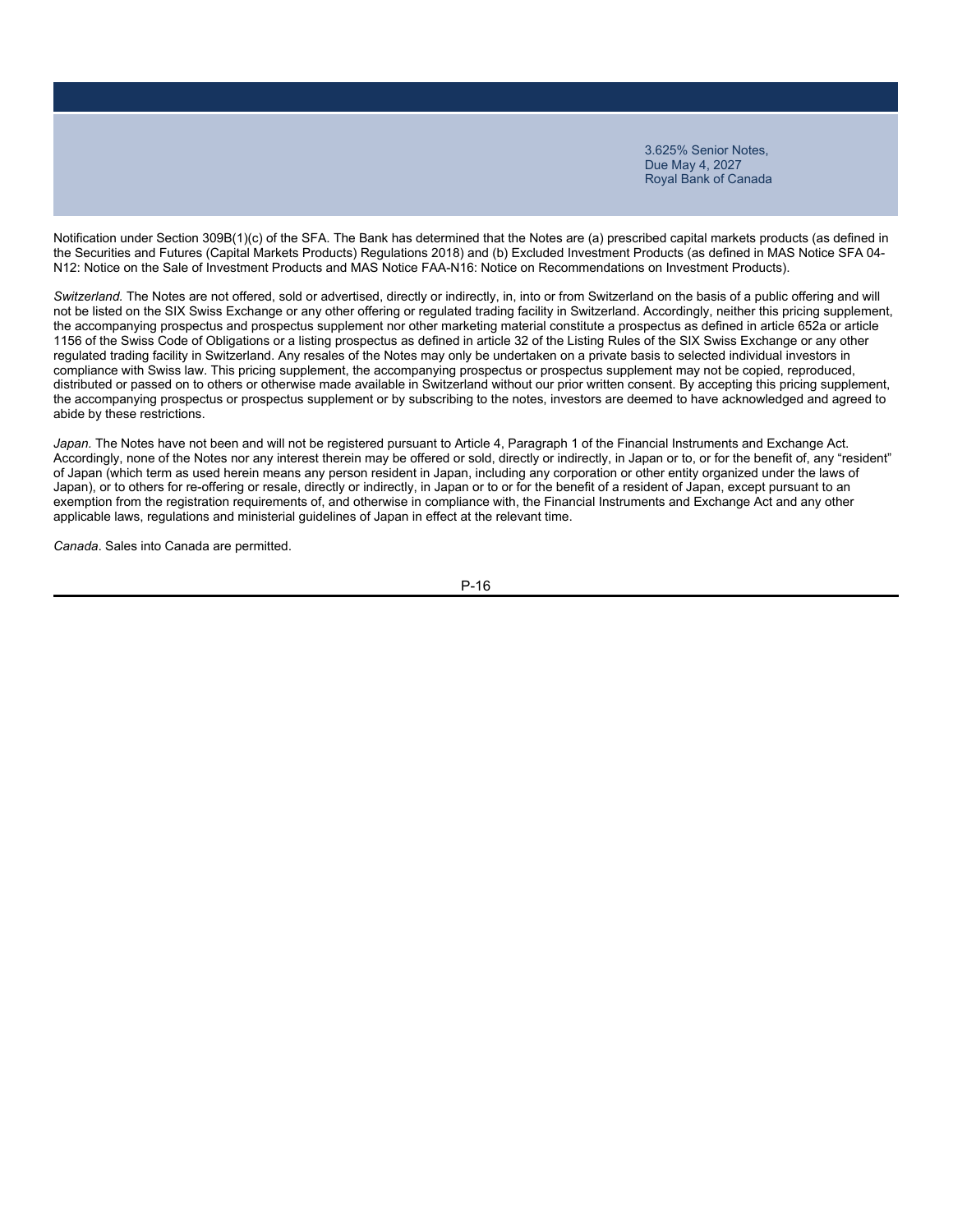# **VALIDITY OF NOTES**

The validity of the Notes will be passed upon for us by Sullivan & Cromwell LLP, New York, New York, as to matters of New York law, and by Norton Rose Fulbright Canada LLP, Toronto, Ontario, as to matters of Canadian law and applicable matters of Ontario law. Certain legal matters will be passed upon for the underwriters by Davis Polk & Wardwell LLP, New York, New York.

### **WHERE YOU CAN FIND ADDITIONAL INFORMATION**

You should read this pricing supplement, together with the documents listed below, which together contain the terms of the Notes and supersede all prior or contemporaneous oral statements as well as any other written materials. You may access the following documents on the SEC Website at www.sec.gov as follows (or if such address has changed, by reviewing our filings for the relevant date on the SEC Website):

- Series I MTN prospectus supplement dated September 14, 2021: https://www.sec.gov/Archives/edgar/data/1000275/000121465921009472/rbcsupp911210424b3.htm
- Prospectus dated September 14, 2021: https://www.sec.gov/Archives/edgar/data/1000275/000121465921009470/rbc911212424b3.htm

Our Central Index Key, or CIK, on the SEC Website is 1000275.